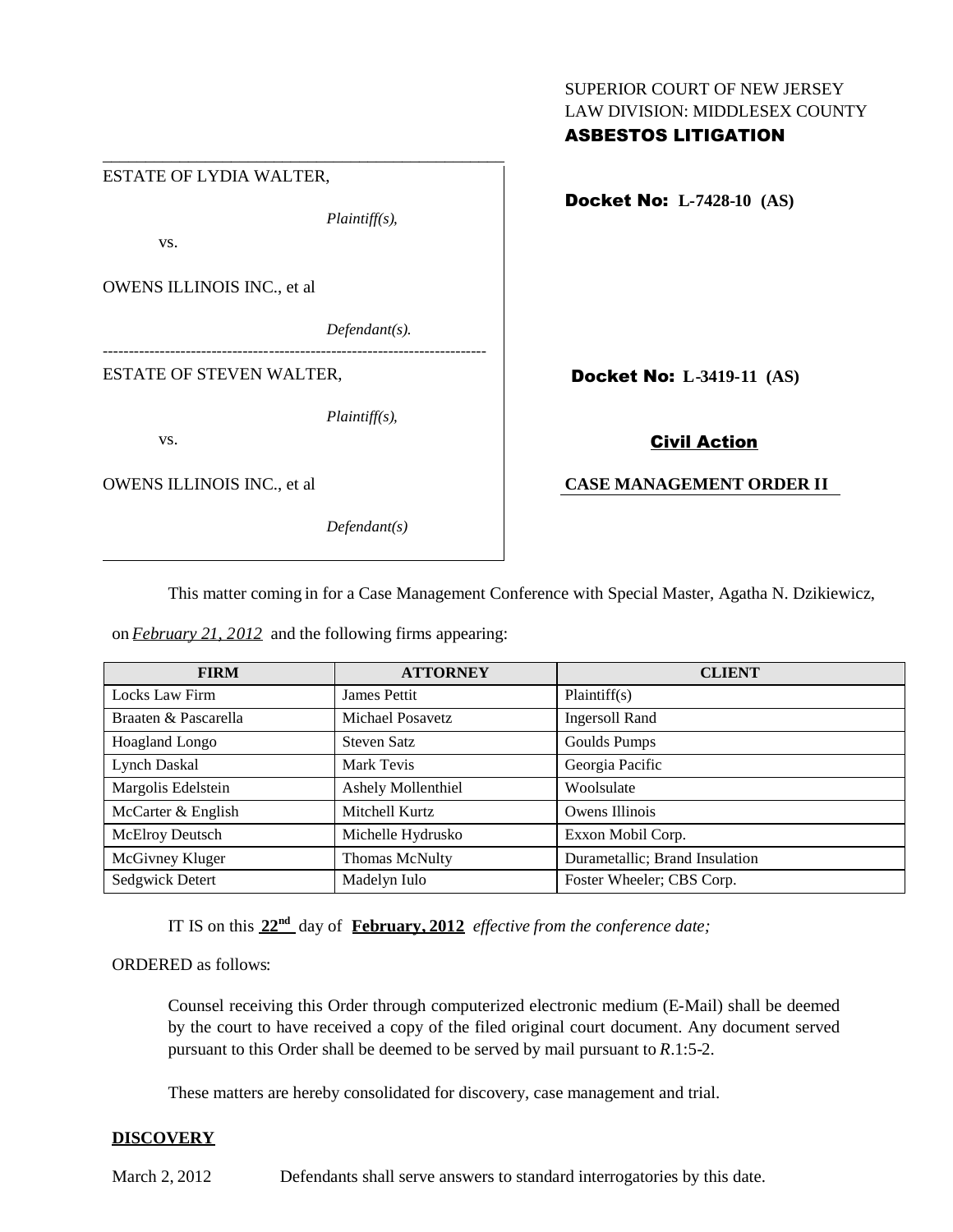| March 16, 2012 | Plaintiff shall propound supplemental interrogatories and document requests by<br>this date.                                                                                                                |
|----------------|-------------------------------------------------------------------------------------------------------------------------------------------------------------------------------------------------------------|
| April 20, 2012 | Defendants shall serve answers to supplemental interrogatories and document<br>requests by this date.                                                                                                       |
| March 16, 2012 | Defendants shall propound supplemental interrogatories and document requests<br>by this date.                                                                                                               |
| April 20, 2012 | Plaintiff shall serve answers to supplemental interrogatories and document<br>requests by this date.                                                                                                        |
| June 29, 2012  | Fact discovery, including depositions, shall be completed by this date. Plaintiff's<br>counsel shall contact the Special Master within one week of this deadline if all<br>fact discovery is not completed. |
| July 31, 2012  | Depositions of corporate representatives shall be completed by this date.                                                                                                                                   |

# **EARLY SETTLEMENT**

| May 16, 2012 | The settlement conference previously scheduled on this date is <b>CANCELLED</b> . |
|--------------|-----------------------------------------------------------------------------------|
|--------------|-----------------------------------------------------------------------------------|

August 10, 2012 Settlement demands shall be served on all counsel and the Special Master by this date.

## **SUMMARY JUDGMENT MOTION PRACTICE**

| August 31, 2012 | Summary judgment motions limited to product identification issues shall be filed |
|-----------------|----------------------------------------------------------------------------------|
|                 | no later than this date.                                                         |

September 28, 2012 Last return date for product identification summary judgment motions.

#### **POST SUMMARY JUDGMENT SETTLEMENT CONFERENCE**

November 1, 2012 @ 1:30pm Settlement conference. All defense counsel shall appear with authority to negotiate settlement and have a representative authorized to negotiate settlement available by phone. Any request to be excused from the settlement conference shall be made to the Special Master no later than 4:00pm of the day prior to the conference. *Case Management Conference to follow, if necessary***.**

#### **MEDICAL DEFENSE**

March 9, 2012 Any defendant wishing to present a medical defense shall advise all counsel of its intention by entering a Notice of Appearance of Defense Medical Counsel by this date. Any defendant who does not file such an appearance by this date may be foreclosed from asserting a medical defense.

 $\_$  ,  $\_$  ,  $\_$  ,  $\_$  ,  $\_$  ,  $\_$  ,  $\_$  ,  $\_$  ,  $\_$  ,  $\_$  ,  $\_$  ,  $\_$  ,  $\_$  ,  $\_$  ,  $\_$  ,  $\_$  ,  $\_$  ,  $\_$  ,  $\_$  ,  $\_$  ,  $\_$  ,  $\_$  ,  $\_$  ,  $\_$  ,  $\_$  ,  $\_$  ,  $\_$  ,  $\_$  ,  $\_$  ,  $\_$  ,  $\_$  ,  $\_$  ,  $\_$  ,  $\_$  ,  $\_$  ,  $\_$  ,  $\_$  ,

July 31, 2012 Plaintiff shall serve additional medical expert reports by this date.